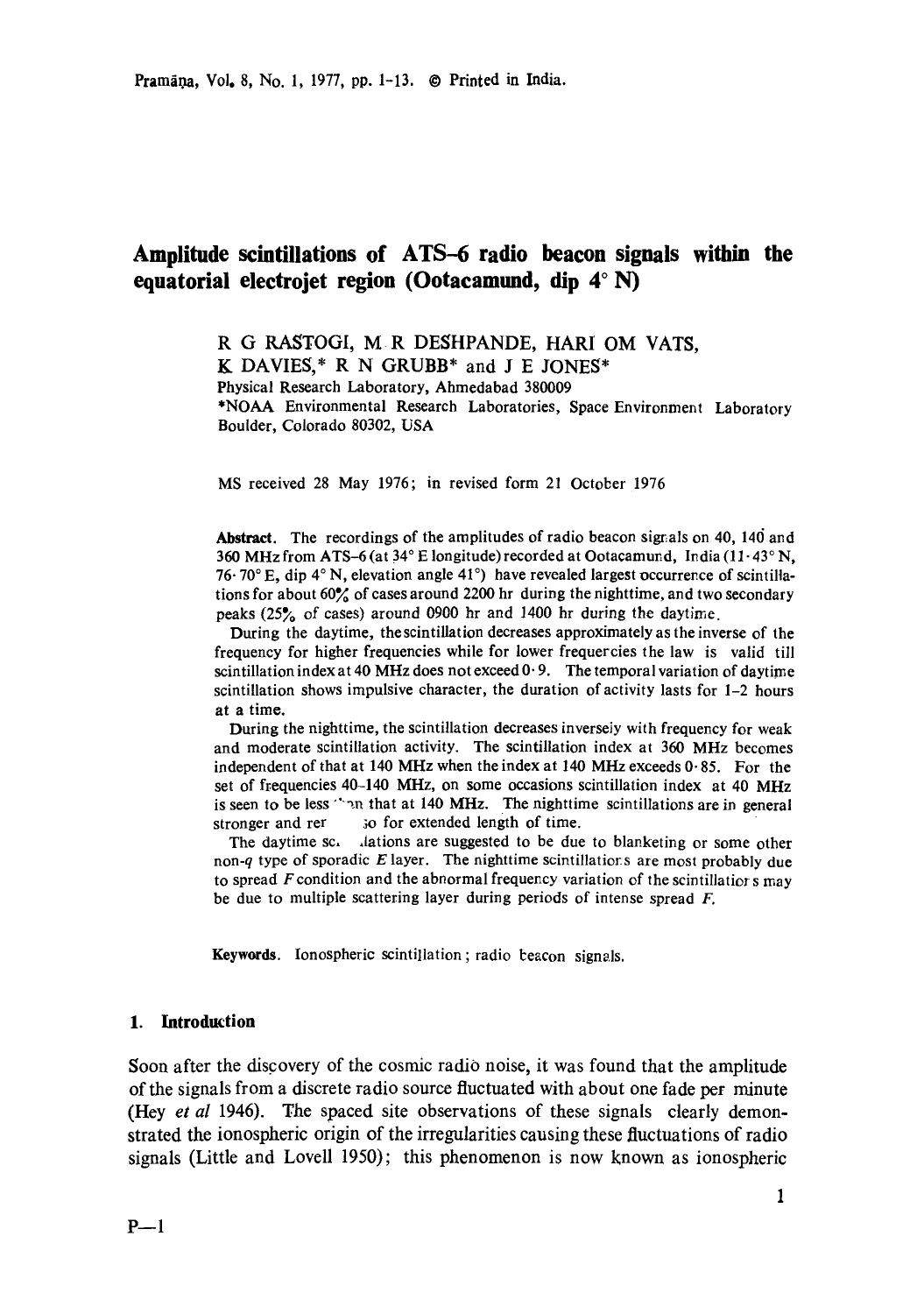scintillations. The earlier studies showed that it is basically a nighttime phenomenon and that it is associated with spread  $\vec{F}$  observed in the ionograms (Wild and Roberts 1956, Koster 1958, Booker 1958, Bhargava 1964).

The advent of the telemetry or the beacon radio signals aboard the artificial satellites provided the opportunities for global studies of the ionospheric scintillations. Both the signals from low orbiting satellites like Explorer 22 and Explorer 27 as well as from geostationary satellites like Intelsat IIF2, Intelsat IIF3 and ATS-3 have been widely used for ionospheric scintillation studies (Titheridge and Stuart 1968, Bandyopadhyay and Aarons 1970, Frihagen 1971, Koster 1972, Mullen 1973, Chandra and Rastogi 1974, Nielson and Aarons 1974, Hajkowicz 1975).

Most of the ionospheric scintillation studies using beacons from the geostationary satellites were carried out at high and middle latitudes and only a few studies for equatorial latitudes are available for Legon, dip  $9^{\circ}$  S (Koster 1972) and for Huancayo,  $\text{dip } 2^{\circ}$  N (Mullen 1973). Scintillations have been found to be strong over the auroral and the polar regions and are relatively mild at mid-latitudes. Koster (1972) reported that for over  $50\%$  of the nighttime, the scintillation index at the lowlatitude station, Legon, exceeds  $90\%$  indicating that the scintillations are again strong at equatorial latitudes.

The equatorial scintillation is basically a nighttime phenomenon with its occurrence being maximum before midnight for any longitude and is mainly due to spread  $F$  (Koster 1972), Mullen 1973, Chandra and Rastogi 1974). At high latitudes, some scintillations are observed during the daytime hours (Bolten *et al* 1953, Dueno 1956, Chivers and Greenhow 1959, Liszka 1963, Munro 1966, Frihagen 1971, Nielson and Aarons 1974). McClure (1964) estimated the height of the irregularities lesponsible for the daytime scintillations to be embedded in the E region. Association of the scintillations and Es patches has been noted at middle and low latitudes (Aarons and Whitney 1968, Rastogi and Iyer 1976).

One of the most important aspects of ionospheric radio scintillation is the frequency dependence of the amplitude fluctuations. Hewish (1952) used the frequencies in the range of 36 to 200 MHz and showed that the amplitude of scintillations increases as the square of the observing wavelength whilst scintillation rate is independent of frequency. Chivers (1960) studied radio star scintillations on different frequencies within 26 to 408 MHz and found that the scintillation amplitude varies as the square of the observing wavelength up to the point where the lower frequency index saturates at  $100\%$ . The rate of scintillation is independent of observing wavelength under weak scattering condition and for strong scattering the rate increases with wavelength. Aarons *et al* (1967) studied the amplitude scintillation at some discrete frequencies in the range of 30 to 400 MHz and found the scintillation index to vary inversely to the square of frequency for weak scintillations and for higher frequencies during periods of low magnetic activity. For lower frequencies and for higher levels of ionospheric activity the dependence approached to inverse frequency law.

The ATS-6 satellite was launched in a geostationary orbit on 30 May 1974 at 94° W longitude. It carries radio beacon designed to monitor the integrated electron content between the space craft and ground. The multi-frequency radio beacon enables measurement of the integrated electron content along the ray path, the spatial structure and time dependent behaviour of the ionosphere and the overlying plasmaspheres on the way in which these characteristics affect the operation of HF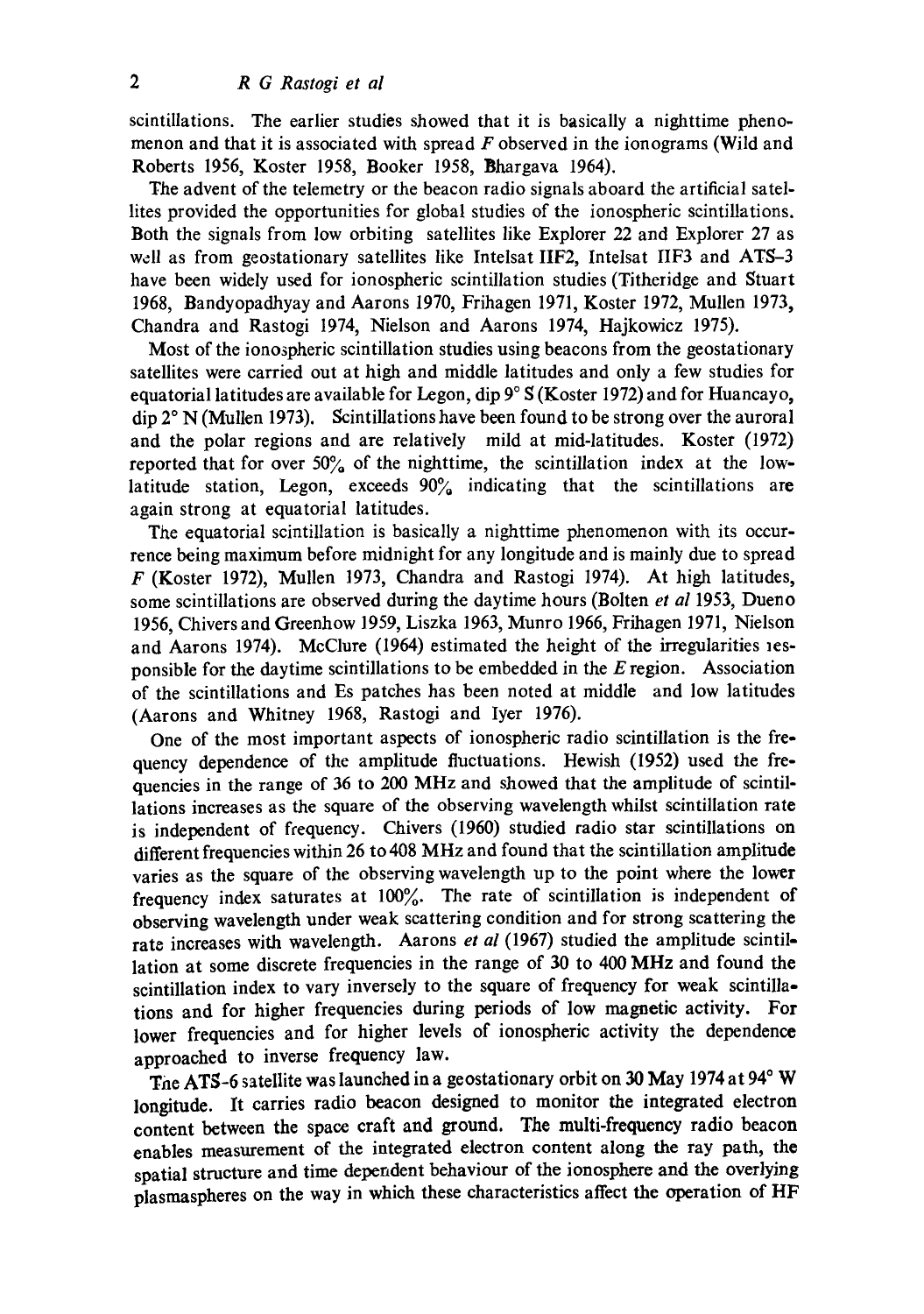and VHF communication systems. Technical aspects of the beacon, the receiving system developed at NOAA Environmental Research Laboratories, Boulder, Colorado, USA and some early results were described by Davies *et al* (1975). The satellite was restationed at  $34^{\circ}$  E longitude on 1 August 1975. The Physical Research Laboratory had installed the complete NOAA-ERL ATS-6 receiving system at Radio Astronomy Centre, Ootacamund  $(11.43^\circ \text{ N}, 76.70^\circ \text{ E}, \text{ magnetic dip } 4^\circ \text{ N}).$ The look angles of the ATS-6 from Ootacamund were  $40.5^\circ$  N above horizon and  $258^\circ$  east of north. This set up provided for the first time the most comprehensive study of the equatorial ionosphere through the satellite-borne radio beacons.

The installation at Ootacamund consisted of short back-fire antennae at 40, 140 and 360 MHz with preamplifiers, the outputs of which are brought to the receiving room through underground cables to avoid phase fluctuations through the cables due to temperature variations. The receivers have phase lock loop system with a maximum bandwidth of 30 Hz and as a result clear signals are received at all the frequencies; in addition the detected output of the receivers is linear with input voltage. All the data elements are digitized every tenth of a second and recorded on the magnetic tape, simultaneously some of the selected data are recorded on an eight channel paper chart recorder. The present paper describes the amplitude fluctuations of these beacon signals as analysed from the paper charts.

#### **2. Observations**

The recordings of the radio beacons at Ootacamund were started in September 1975. The beacon transmissions were not regular till the middle of October 1975 due to the shortage of power on board the satellite as the satellite was being eclipsed by the earth for a considerable part of the day during these months. In the present investigation, the data from 15th October to 10th November 1975 have been used. Following Whitney *et al* (1969), the scintillation index  $SI = (P_{\text{max}} - P_{\text{min}})/(P_{\text{max}} +$  $P_{\text{min}}$ ) was calculated for every 15 min periods centred at 00, 15, 30 and 45 min past every hour; where  $P_{max}$  is the third excursion of the power level down the peak and  $P_{min}$  is the third excursion up the minimum. The advantage of this method is that the index can be scaled directly from the charts without complex analyses.

A few typical records of the amplitude scintillations at 40, 140 and 360 MHz are shown in figure 1 for the daytime as well as nighttime hours. The deflection in the charts is calibrated in terms of the signal input at the antenna. Referring to the daytime records of 3 and 7 November 1975, the fluctuations are definitely the strongest on 40 MHz and decreased with increasing frequency. Secondly the scintillation seems to occur in short bursts and on 3 November 1975 the scintillation on 360 MHz is present for a period of less than half an hour only. Referring to the nighttime records it is to be noted that the chart speed is twice that of the daytime records. On 25-26 October 1975 the scintillation is seen to be strongest at 40 MHz and weakest at 360 MHz. Rather unexpectedly the scintillation on 19 October 1975 is seen to increase with increasing frequency. The scintillation index for the 15 min period centred at 2200 hr on 19 October 1975 was 0"68 for 40 MHz, 0"90 for 140 MHz and  $0.95$  for 360 MHz.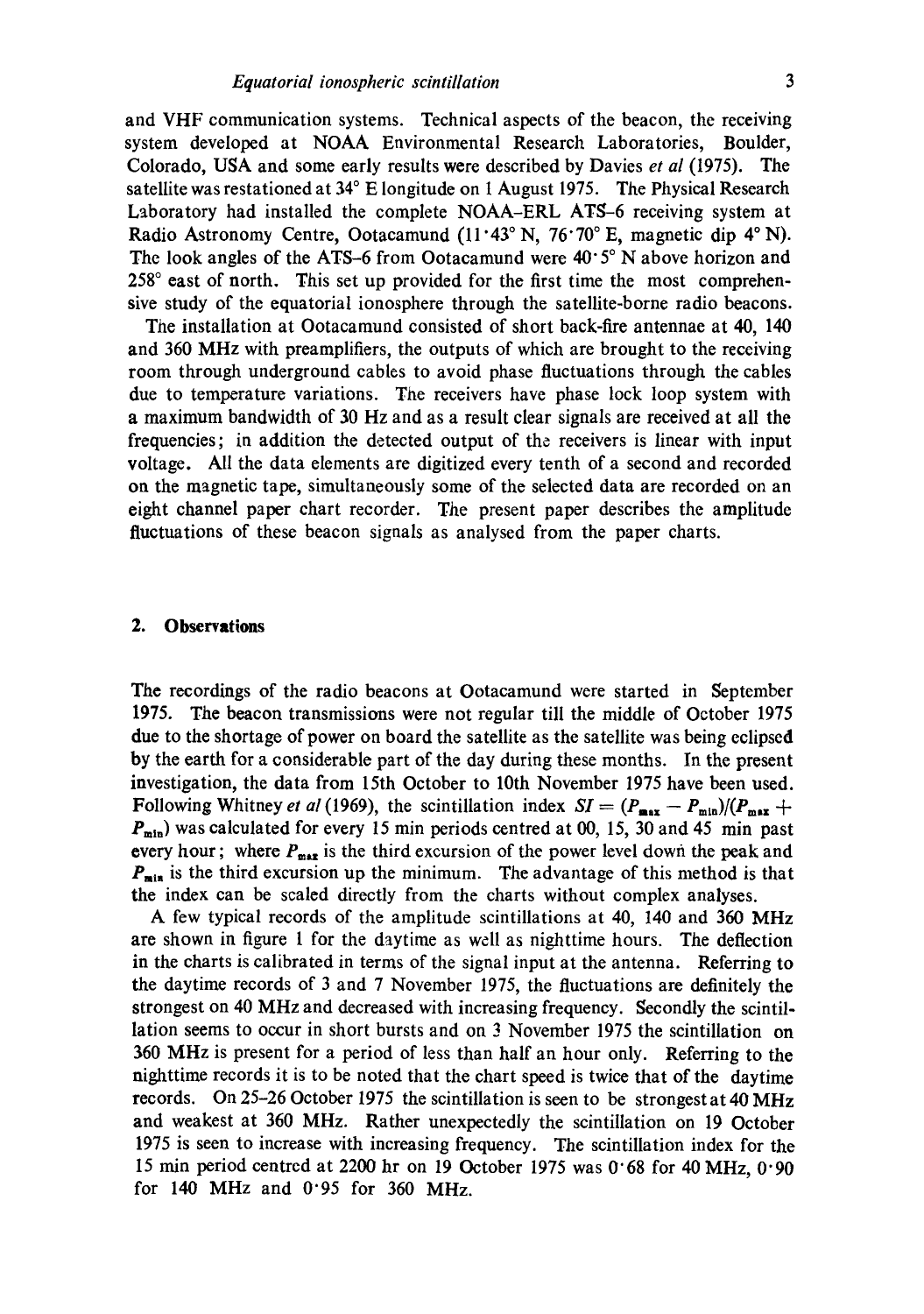

Figure 1. Records of amplitude scintillation of 40, 140 and 360 MHz beacon radio waves from ATS-6 satellite received at Ootacamund for the daytime hours (3 and 7 November 1975) and for the nighttime hours (19 and 25-26 October 1975). The signal strength is expressed as input voltage of the receiving aerials.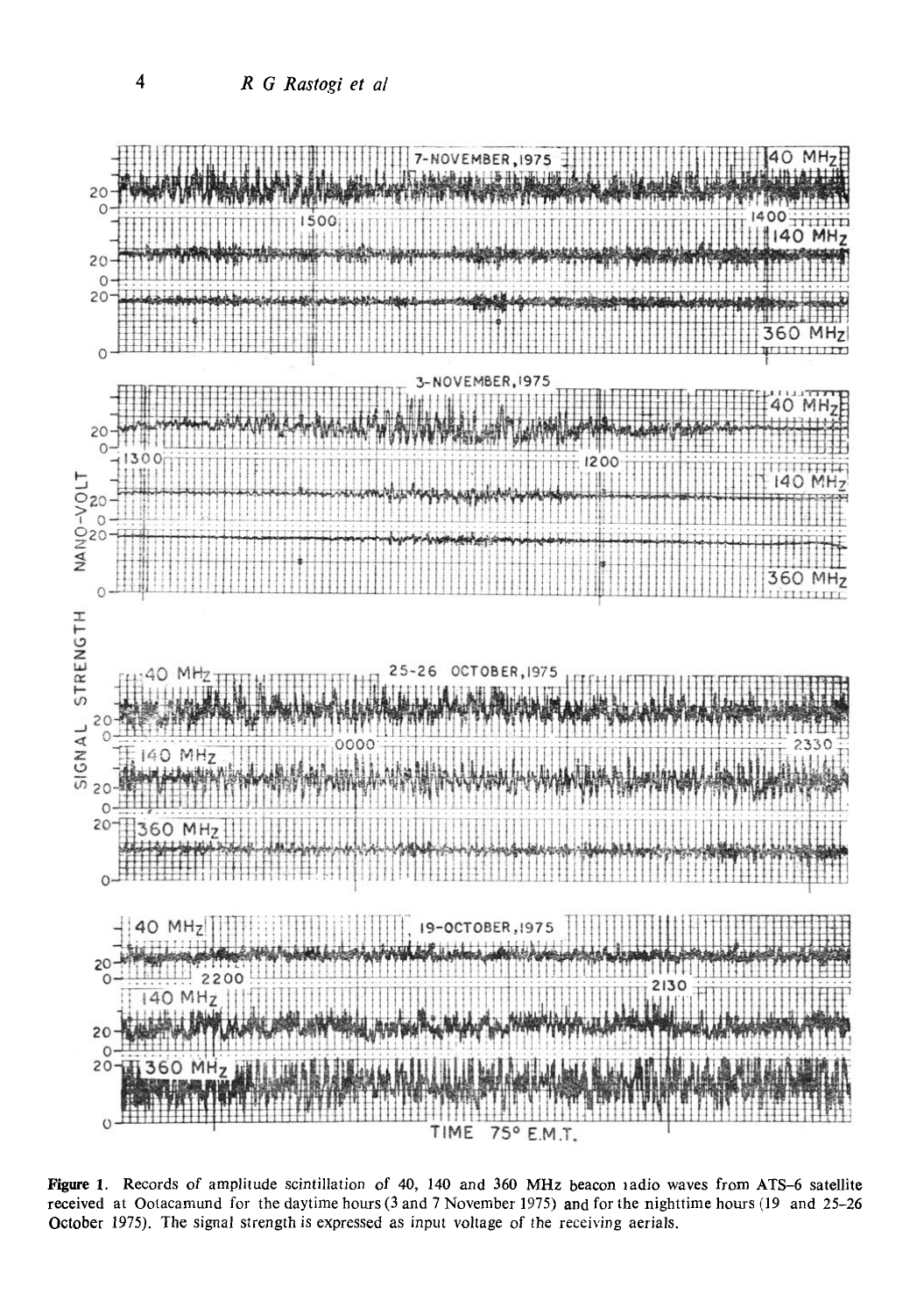

Figure 2. The averaged daily variations of the occurrence of scintillation of 140 MHz radio beacon from ATS-6 satellite received at Ootacamund. Note the primary peak around 2200 hr in the night and two secondary peaks around 0900 hr and 1400 hr during the daytime.



**Figure** 3. Curves showing the period during which the scintillation of 40, 140 and 360 MHz radio beacons from ATS-6 received at Ootacamund exceeds a particular index indicated as the percentage of total period of the daytime or the nighttime hours separately.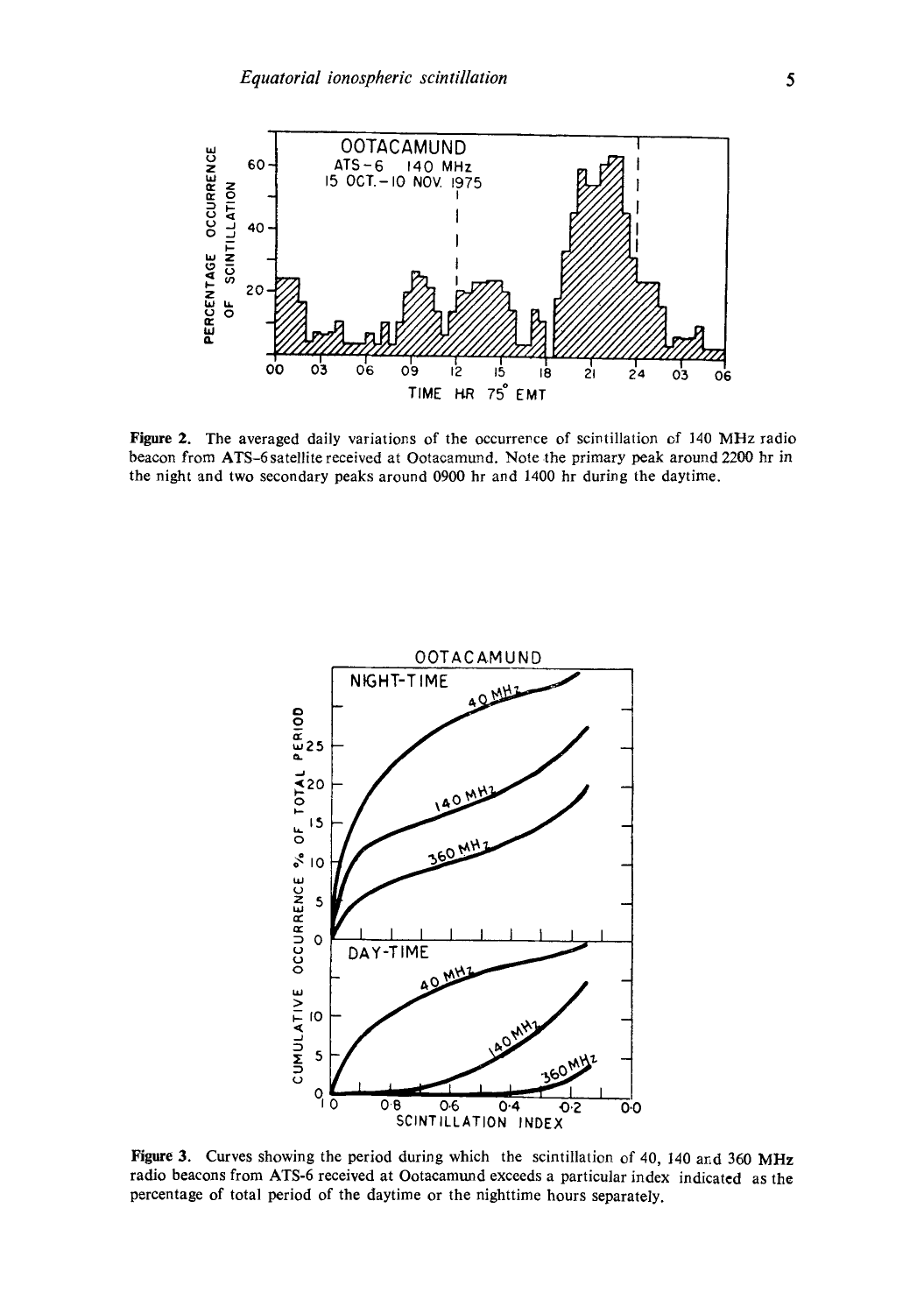In figure 2 are shown the average daily variations of the occurrence frequency of scintillation on 140 MHz beacon received at Ootacamund. The diagram shows a very distinct peak exceeding 60% of time between 2000 hr and 2300 hr. This is in conformity with the results at various other equatorial stations (Bandyopadhyay and Aarons 1970, Koster and Wright 1963) and is associated with the occurrence of the equatorial spread  $F(Bhargava 1964)$ . It is interesting to note that there are two minor peaks exceeding  $25%$  of time around 0900 hr and 1400 hr.

In order to give some idea of intensity of scintillation of these radio waves at Ootacamund, in figure 3 are plotted the occurrences of scintillation on a radio frequency exceeding the particular index as a percentage of the total period of observation. These curves are shown for 40, 140 and 360 MHz separately for the daytime and the nighttime hours. The scintillations are in general weaker on higher frequencies during a particular period and weaker during daytime than the nighttime for a particular frequency.

The scintillation on 360 MHz exceeding  $0.2$  index occurs on about  $2\%$  of daytime hours and more than 20% of the nighttime hours. On the lowest frequency, 40 MHz scintillation index exceeds  $0.2$  about 18% of daytime hours and about 28% of nighttime hours. On 140 MHz the scintillation index for the nighttime exceeding  $0.9$  occurs on about  $10\%$  of the time while the scintillation index on 137 MHz exceeding  $0.9$  at Legon has been reported to be more than  $50\%$  of the nighttime hours. These data should not be interpreted as a large longitudinal difference in the scintillation activity along the magnetic equator. The Indian data refer to minimum solar activity period while those for Ghana refer to maximum solar activity period.

To evaluate the frequency law of the scintillation, the ratios of scintillation indices for a set of two frequencies were calculated for each fifteen minute intervals and the histograms for these ratios for different frequency sets are shown in figure 4 for the daytime as well as the nighttime hours. The mean and median values of these ratios are also indicated in the figure.

For the daytime hours, the ratio of scintillation index for 140 MHz to 360 MHz ranges between  $1.0$  and  $4.0$  with the median value of  $2.9$  which is close to the theoretical value of 2"6 according to inverse frequency law. Similarly, the ratio of scintillation index for 40 MHz to 140 MHz ranges between  $0.5$  and  $5.0$  with the median value of 2.7 whereas according to the theoretical  $1/f$  law the value would be 3.5. The ratio of scintillation index for the set of 40MHz to 360 MHz is widely scattered between  $2.0$  and  $10.5$  suggesting that the fades are comparatively less correlated between extreme frequencies. It may be seen that during the daytime the scintillation clearly decreases inversely with increasing frequency.

Referring to the histograms for the nighttime hours, the ratio of scintillation index 140 MHz to 360 MHz ranges between  $1.0$  and  $4.0$  with the median value of  $1.8$  in contrast to the theoretical value of 2"6. The ratio of scintillation index for 40 MHz to 140 MHz ranges between  $0.5$  and  $7.0$  with the median value of  $1.4$  in contrast to the theoretical value of 3.5. It is interesting to note that in about  $30\%$ of occasions the ratio is less than one suggesting that the scintillation is higher in the lower frequency. The ratio of scintillation index for 40 MHz to 360 MHz is only  $1.9$  which is very different from the theoretical value of  $9.0$ . This clearly indicates that contrary to the daytime conditions, the inverse frequency law of scintillation is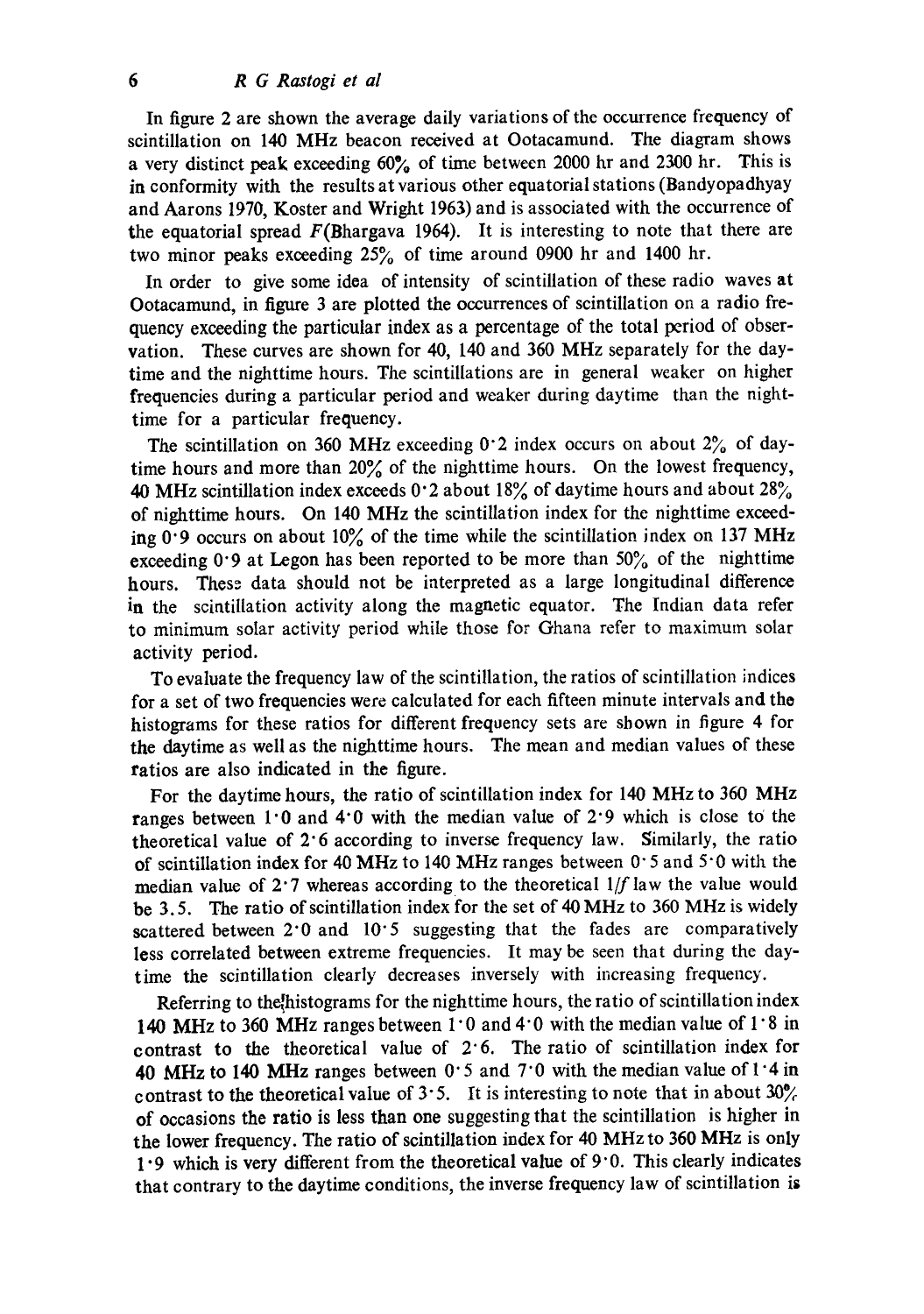

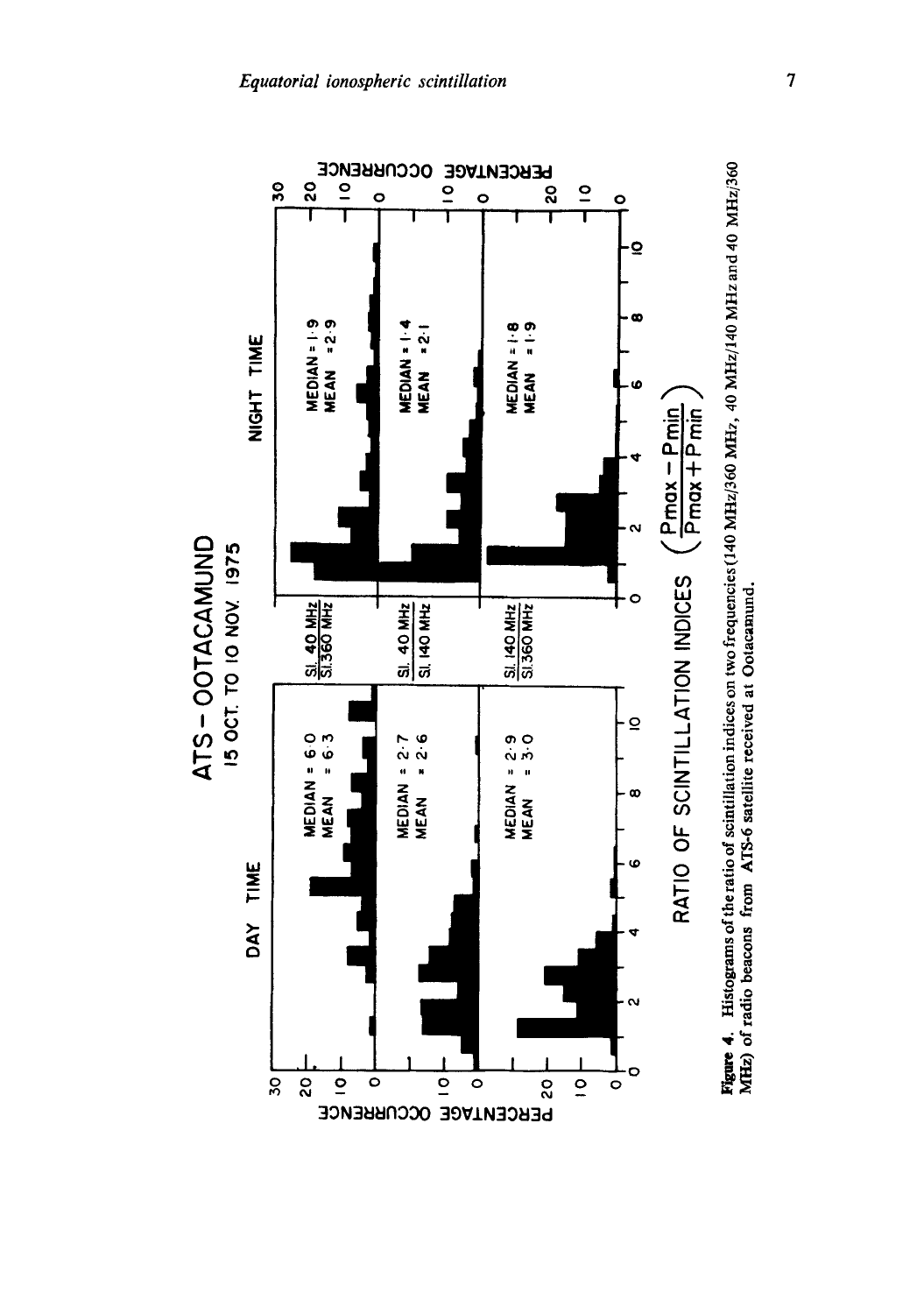not valid for the nighttime hours.

Briggs and Parkin (1963) defined index for the scintillation depth as

$$
S^2 = \frac{R^4 - (R^2)^2}{(R^2)^2}
$$

where  $R$  is the amplitude of the wave. They have shown that

$$
S \propto \lambda \, (\text{Sec } i)^{\frac{1}{2}} \, \{1 + \pi^2 \, r_0^4 / 4\lambda^2 \, z^2\}^{-\frac{1}{2}}
$$

where  $S$  is the wavelength,  $i$  is the zenith angle at the ionospheric interaction point, z is the slant distance of the irregularity and  $r_0$  is the irregularity autocorrelation distance in the medium. If  $\lambda/r_0^2$  is very small, the observer is in the near zone, the scintillation would be proportional to  $\lambda^2$ , this condition is known as Fresnel limit. Conversely when  $\lambda/r_0^2$  is large, the observer is in the far zone, the limit known as Franhoufer limit, the scintillation would be proportional to  $\lambda$ . Assuming that  $S \propto f^{-n}$ , the mean value of the index 'n' for any set of two frequencies can be calculated by the relation:

$$
n=-\frac{\log (S_1/S_2)}{\log (f_1/f_2)}
$$

where  $S_1$  and  $S_2$  are the scintillation indices for the frequencies  $f_1$  and  $f_2$  respectively.

In order to get a better understanding of the frequency variation of the scintillations, the mass plots were made for the simultaneous values of the scintillation indices on two frequencies and are shown in figure 5 for the daytime as well as for the nighttime hours.

Referring to the daytime plots, the points for the 140 MHz/360 MHz set show fairly linear relation, assuming  $S_{140}/S_{860}$  to be approximately equal to 3°0, the index n comes out to be 1.15. For the lower frequency set 40 MHz/140 MHz it is seen that there is a linear increase of scintillation index for both the frequencies till the scintillation index at 40 MHz reaches about  $0.9$ . In case of severe scintillations on 40 MHz there is no clear relation between the scintillations and the two fiequencies. Excluding these cases of intense scintillations, the ratio of scintillation index 40 MHz to 140 MHz is about  $3.0$  which yields the index value to be  $0.88$ .

Referring to the nighttime conditions the scintillation index at 360 MHz increases linearly with scintillation index at 140 MHz only for weak scintillatior.s till scintillation index at 140 MHz is less than 0" 8. The mean ratio of scintillation index at 140 MHz to 360 is 3  $\cdot$  7 which yields the index n to be 0  $\cdot$  84. Similarly for weak scintillations, the scintillation index at 40 MHz/140 MHz is about  $2.9$  yielding the index  $n$  to be equal to 1.03. It is interesting to note that some of the points in the mass plot indicate scintillation index to be smaller for lower frequencies contrary to the theoretical expectations. This condition has not been seen for the daytime hours. Aarons *et al* (1967) have noted that in case of very intense scintillations the fre. quency dependence index becomes zero and on occasions becomes negative.

To obtain some idea on the temporal variation of the scintillations on these frequencies, the scintillation indices for 40, 140 as well as 360 MHz on some individual day and night are shown in figures 6 and 7 respectively.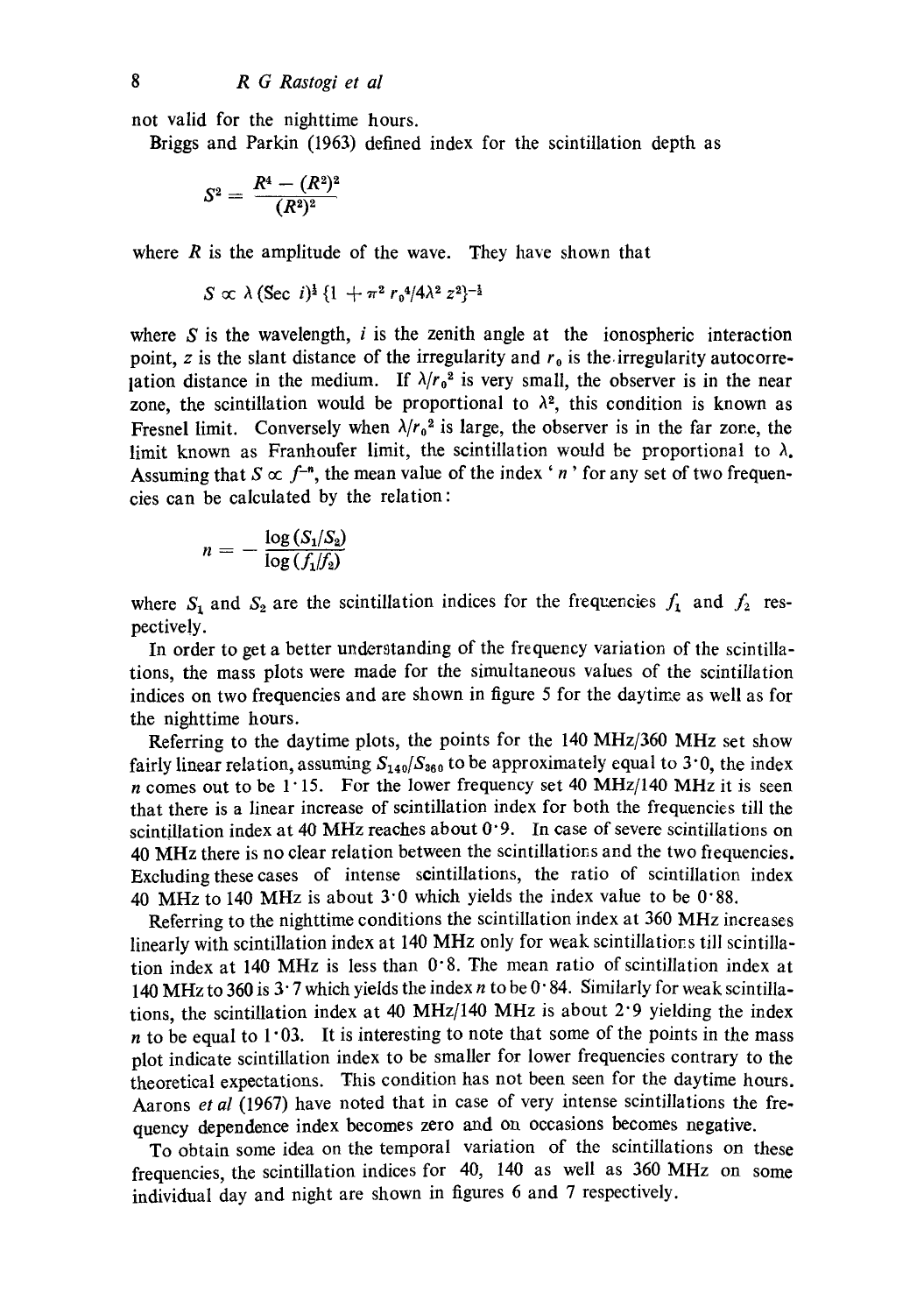

Figure 5. Mass plots of individual value of scintillation index on the set of two frequencies (40 MHz/140 MHz and 360 MHz/140 MHz) for the daytime as well as nighttime hours.

Referring to figure 6 for the daytime scintillations it is seen that the 40 MHz signal has always some fluctuations even when no detectable fluctuations are seen on 140 MHz and 360 MHz. The scintillation on any of the frequencies is seen to occur at bursts of intervals and so the index fluctuates violently with time during most of the intervals. This suggests that the irregularities which cause the scintillation of satellite signals during the daytime hours are very localised (at least in east. west direction) patches of electron density deviations.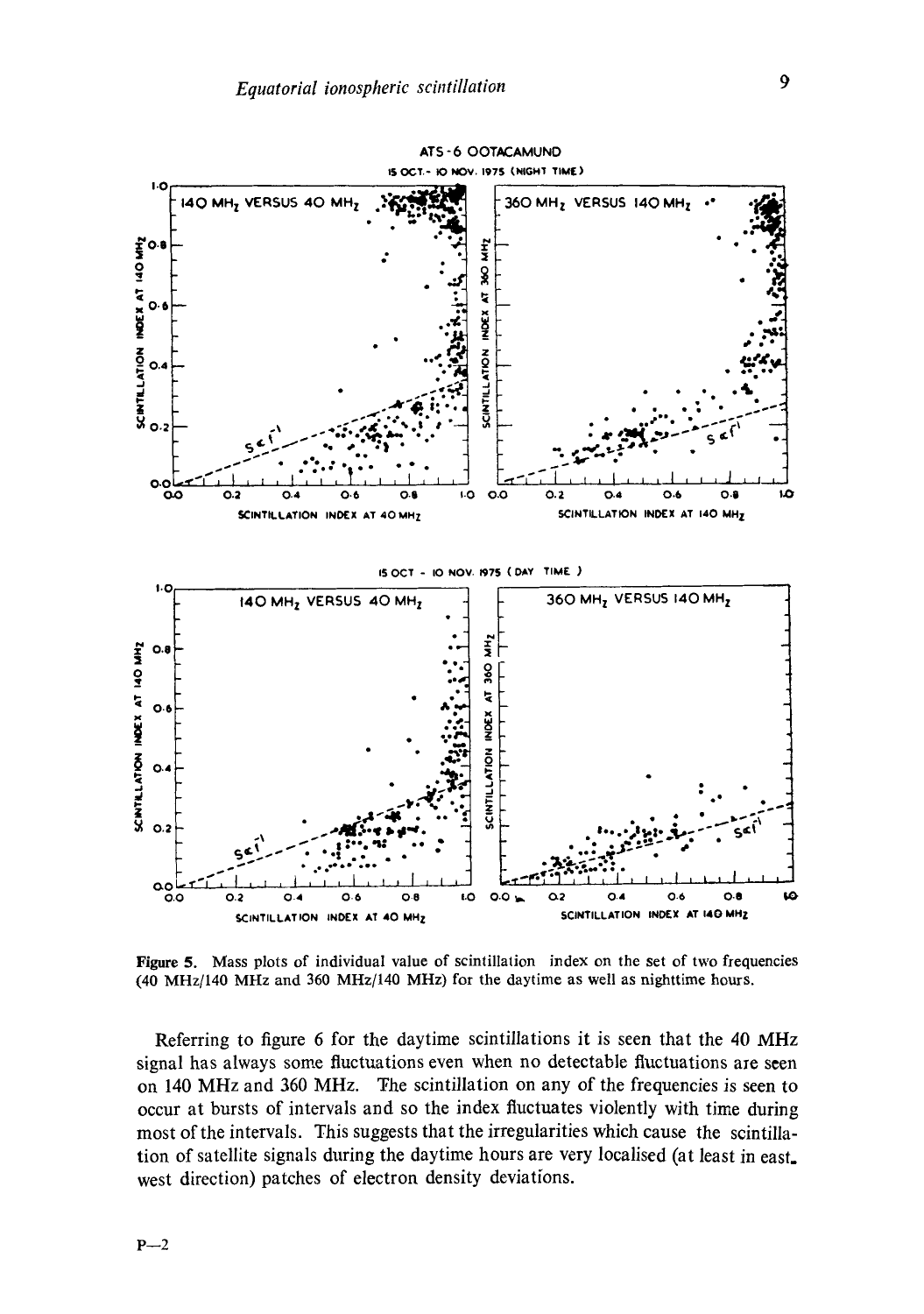

Figure 6. Variations of the scintillation index cf 40, 140 and 360 MHz beacon sigrals from ATS-6 received at Ootacamund on 3-4 November 1975.

Referring to figure 7 for the nighttime scintillations, it is seen that whenever the fluctuations occur in the nighttime, these persist for number of hours together. On occasions when the scintillation is moderate or weak on high frequency, the scintillation is found to occur earlier on lower frequency and the duration is also longer on lower frequency. When the scintillation is strong even on high frequency the onset of scintillation is almost simultaneous on all the frequencies.

#### **3. Discussion**

The nighttime scintillation occurs most frequently around 2200 LT which is the period of maximum occurrence of spread  $F$  at the equatorial regions (Chandra and Rastogi 1972 b). The detailed study of Thumba ionograms has revealed that the pre-midnight spread  $F$  is predominantly range type and strong scattered echoes can be seen from a multiple of fixed heights of the ionospheric  $F$  region (Chandra and Rastogi 1972  $a$ ). Thus unlike the daytime hours the scattering regions during the nighttime hours are situated at a number of heights especially during intense spread  $F$  conditions. The near consistency of the scintillation index with frequency or the frequent reversal of frequency *versus* scintillation index law during the nighttime hours may be due to the multiple scattering of the radio waves by the comparatively thick spread  $F$  layer. The type of spread  $F$  responsible for different types of scintillations is being studied with the help of ground based ionosonde data.

Even as early as 1956, Wild and Roberts (1956) had found that the radio star scintillations during the nighttime were correlated with spread  $F$  only, while the daytime scintillations were correlated with sporadic E only. Aarons *et al* (1964) found that a high value of  $f_0 E_0$  may sometimes be associated with scintillations. Das Gupta and Kersley (1976) have suggested that a high sporadic E critical frequency is a necessary condition for scintillation, but in addition a diffuse range spreading on the ionograms is important in the production of scintillation. Rastogi and Iyer (1976) have shown that the blanketing type of  $E<sub>e</sub>$  layer is responsible for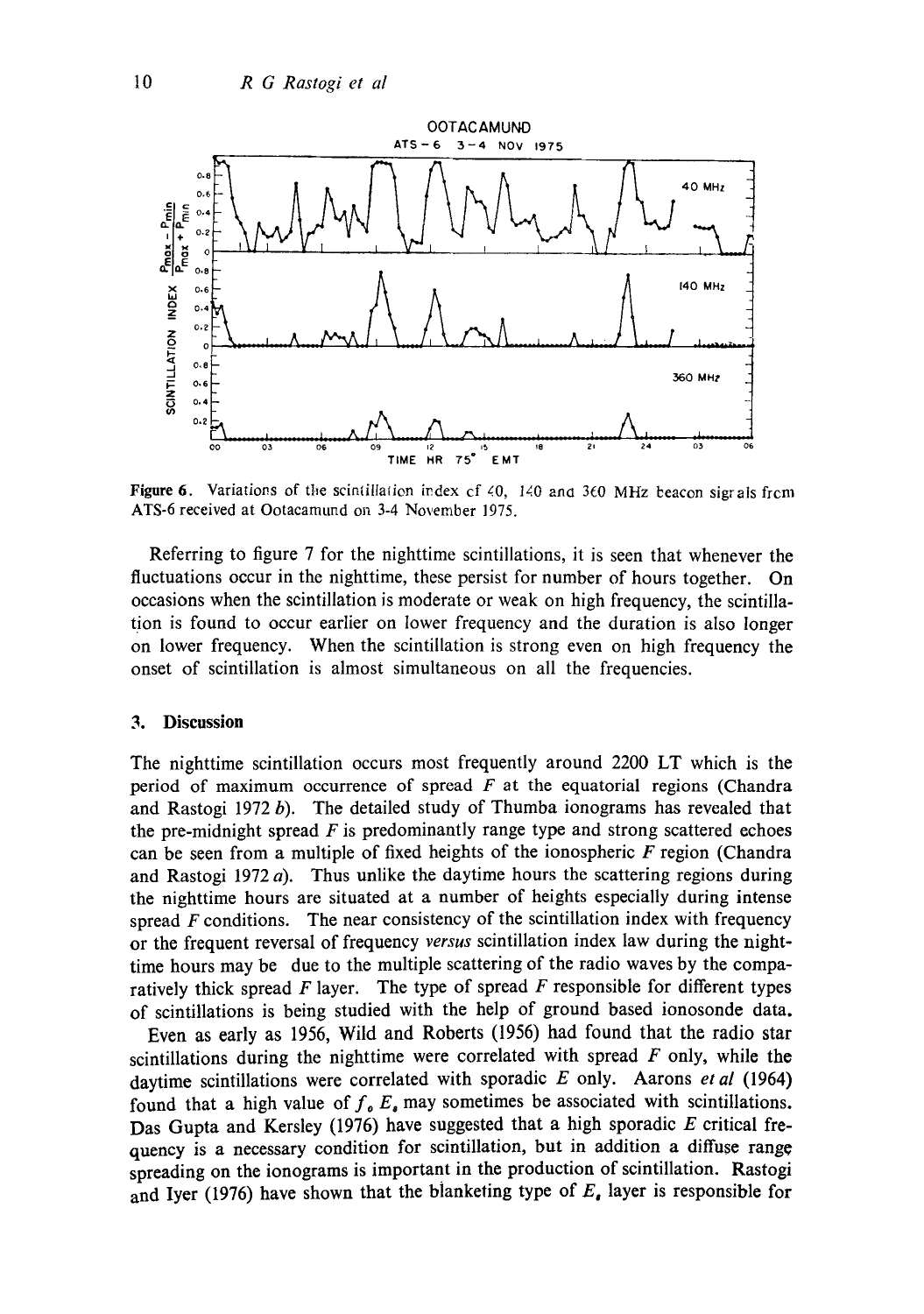

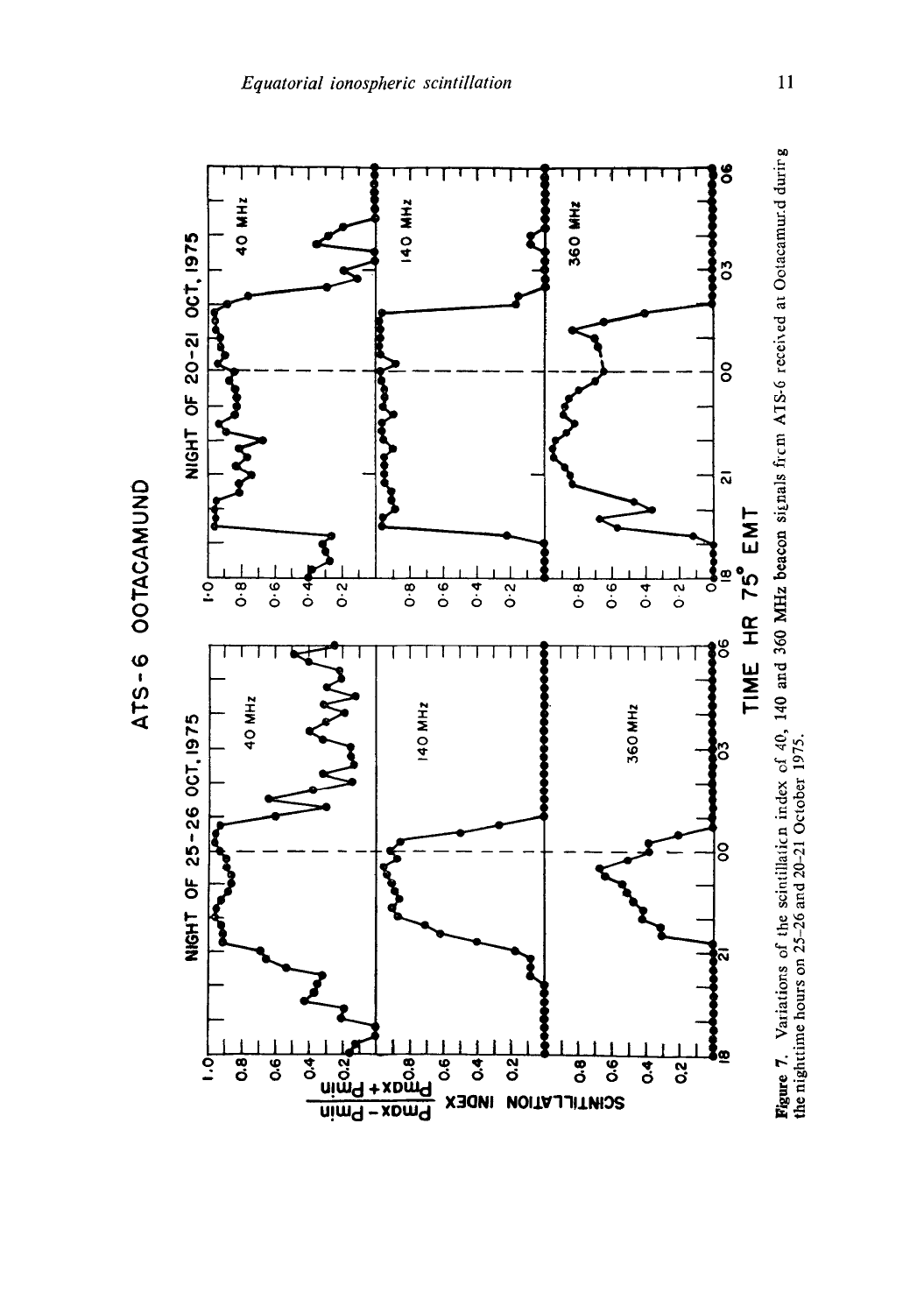the satellite radio scintillation and that the extent of these  $E_s$  clouds is very localised. In the present experimental set up, although Ootacamund is near the edge of the equatorial electrojet region, the radio waves from ATS-6 ground station crossed the region where the equatorial *E,* is almost always present during the daytime hours, whereas the daytime scintillations are observed only about 20% of the total time. Further the  $E_{s-q}$  is most frequent around noon when we find a minor dip in the average daily variation of the occurrence of scintillations. The secondary peaks in the occurrence of scintillations at Ootacamund are at 0900 hr and 1400 hr which are roughly the most probable times for the occurrence of the blanketing type of E, layer at Kodaikanal (Bhargava and Subrahmanyan 1964, Chandra and Rastogi 1975). It is thus suggested that the occurrence of daytime scintillation of satellite radio waves at Ootacamund may be associated with the non-q type of  $E<sub>s</sub>$ . Further a detailed study of these events in relation to different types of  $E<sub>s</sub>$  as revealed from the vertical sounding ionograms is very desirable and is proposed to be undertaken in future.

## **Acknowledgements**

Grateful thanks are due to G Swarup and his colleagues at the Radio Astronomy Centre, Ootacamund, for providing experimental facilities at their station. Thanks are also due to all the technical and scientific staff at Ootacamund specially to N M Vadher for the excellent operation of the project. Thanks are also due to Indian Space Research Organisation (ISRO) and National Aeronautic and Space Administration (NASA) for the joint collaborative arrangement under whose banner the Oootacarnund station was established.

### **References**

Aarons J, Mullen J P and Basu S 1964 *J. Geophys. Res.* 69 1785 Aarons J, Allen R S and Elkins T J 1967 *J. Geophys. Res.* 72(11) 2291 Aarons J and Whitney H E 1968 *Planet. Space Sci.* 16 21 Bandyopadhyay P and Aarons J 1970 *Radio Sci.* 5 931 Bhargava B N 1964 *J. Inst. Telecommun. Eng.* 10 404 Bhargava B N and Subrahmanyan R V 1964 *Proc. Indian Acad. Sci.*  $\epsilon$ 0 A 271 Bolten J G, Slee O B and Stanley G J 1953 *Aust. J. Phys.* 6 434 Booker H G 1958 *Proc. IRE* 46 298 Briggs B H and Parkin I A 1963 *J. Atmos. Terr. Phys.* 25 339 Chandra H and Rastogi R G 1972 *a Ann. Geophys.* 28 37 Chandra H and Rastogi R G 1972 *b Ann. Geophys.* 28 709 Chandra H and Rastogi R G 1974 Curr. Sci. 43 567 Chandra H and Rastogi R G 1975 *J. Geophys. Res.* 80 149 Chivers /4 J A 1960 *J. Atmos. Terr. Phys.* 17 181 Chivers H J A and Greenhow J S 1959 *J. Atmos. Terr. Phys.* 17 1 Das Gupta A and Kersley L 1976 *J. Atmos. Terr. Phys.* 38 615 Davies K, Fritz R B, Grubb R N and Jones J E 1975 *Radio Sci.* 10 785 Dueno B 1956 *J. Geophys. Res.* 61 535 Frihagen J 1971 *J. Atmos. Terr. Phys.* 33 21 Hajkowicz L A 1975 *Planet. Space Sci.* 23 1563 Hewish A 1952 *Proc. R. Soc. London* A214 494 Hey J S, Parson S J and Phillips J W 1946 *Nature (London)* 158 234